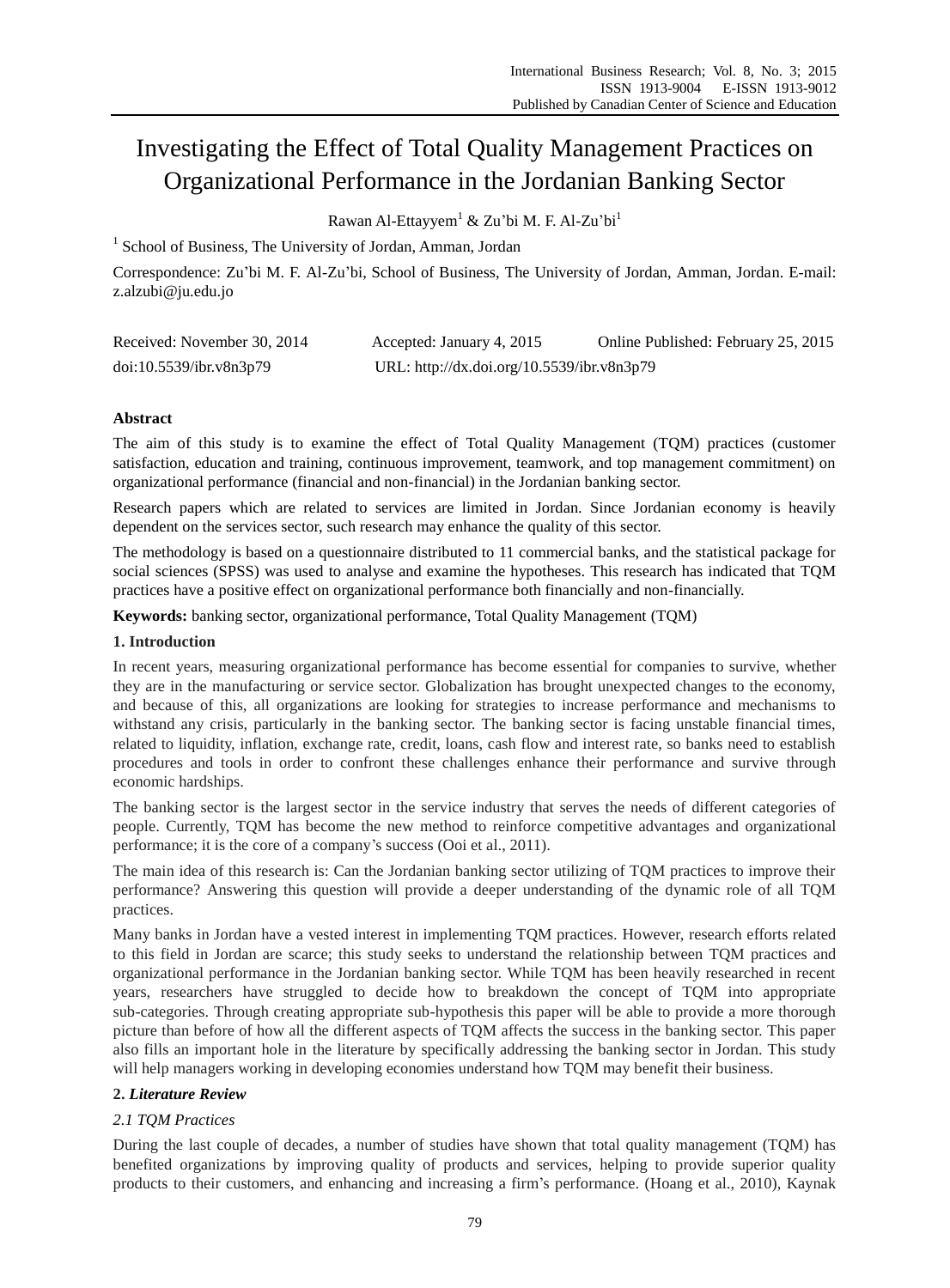(2003, p. 206) stated that: "TQM is a holistic management philosophy that strives for continuous improvement in all functions of an organization, and it can be achieved." It is very essential for organizations to consider the common ties among service productivity, quality and innovation (Parasuraman, 2010). TQM has become one of the most important factors of today"s vigorous competition (Almansour, 2012).

TQM practices in service firms have been discussed in many studies, but there are always disagreements as to "how to best cut the TQM cake" into factors or elements (Samson & Terziovski, 1999). Each firm relies on a set of practices depending on the nature of that firm as there are a variety of TQM practices and a diversity of dimensions (Bon & Mustafa, 2013a).

Bon and Mustafa (2013b, p. 519) identified the following seven practices of TQM; top management leadership, employee involvement, employee empowerment, customer focus, training, information analysis, and continuous improvement.

Other studies such as Zehir et al. (2012, p. 275) focus on the eight dimensions of TQM; leadership management, employee management, customer focus, factual approach to decision making, supplier management, continual improvement, system approach to management and process management.

In this research, the TQM practices that were selected for banking sector are: top-management commitment, customer satisfaction, training and education, continuous improvement, and teamwork. These practices have been identified as the key practices of TQM in service industries, and in the promotion of service quality. (Sweis et al., 2013, p. 274).

## 2.1.1 Customer Satisfaction

Rai (2013) defined satisfaction as "a buyer's emotional or cognitive response post-subjective assessment and comparison of pre-purchase expectations and actual performance subsequent to the consumption of the product or service, meanwhile evaluating the costs incurred and benefits reaped in a specific purchase even or over time in course of transacting with an organization".

Most recent studies emphasize the importance of customer satisfaction, like (Asikhia, 2010; Kassim & Abdullah, 2010), who showed that the customer satisfaction is a vital trend to develop the organizational performance, Fotopoulos and Psomas"s (2010) study also reflects that customer focus and satisfaction are positively and significantly related to the performance of the organization, while Chen et al. (2012) confirmed that well-established relationship with customers can increase both financial and nonfinancial performance.

Dadfar et al. (2013) reveals that it is important to build a strong relationship with the customer and service provider in order to be able to have an efficient co-production together.

So, does focusing on the customer improve the organizational performance or not?

## 2.1.2 Training and Education

Employees are the most important asset in any organization, whether it has one employee or a hundred. Better employees will always lead to better performance. In order to cultivate good employees companies should educate their staff by training them in new skills and knowledge which will lead to a more efficient and effective workplace (Cervená, 2011). Globalization and radical change in technology require innovative ways of providing education and training programs for employees (Vargas & Tian, 2013).

Training refers to a planned effort by a company to facilitate employees" learning of job-related competencies, including knowledge, skills, or behaviours that are critical for successful job performance (Mondy & Mondy, 2013). Training and education make employees more productive and helps increase employee"s skills and knowledge to increase job satisfaction (Gagnon et al., 2013).

*If the bank improves the educational and training program for its employees, will this improve the bank's performance?*

## 2.1.3 Top Management Commitment

The definition of commitment is "a force that binds an individual to a course of action of relevance to one or more targets" (Meyer & Herscovitch, 2001).

Top management commitment plays a vital role in building trust with employees, and must go beyond adopting slogans of improving quality and become more involved in quality efforts at various planning and implementation and monitoring phases. Top managers must focus on developing people"s skills and capacities through the engagement of employees in several kinds of training programs, which provide the organization with a skilful sales-force and marketing team (Jones & Grimshaw, 2012).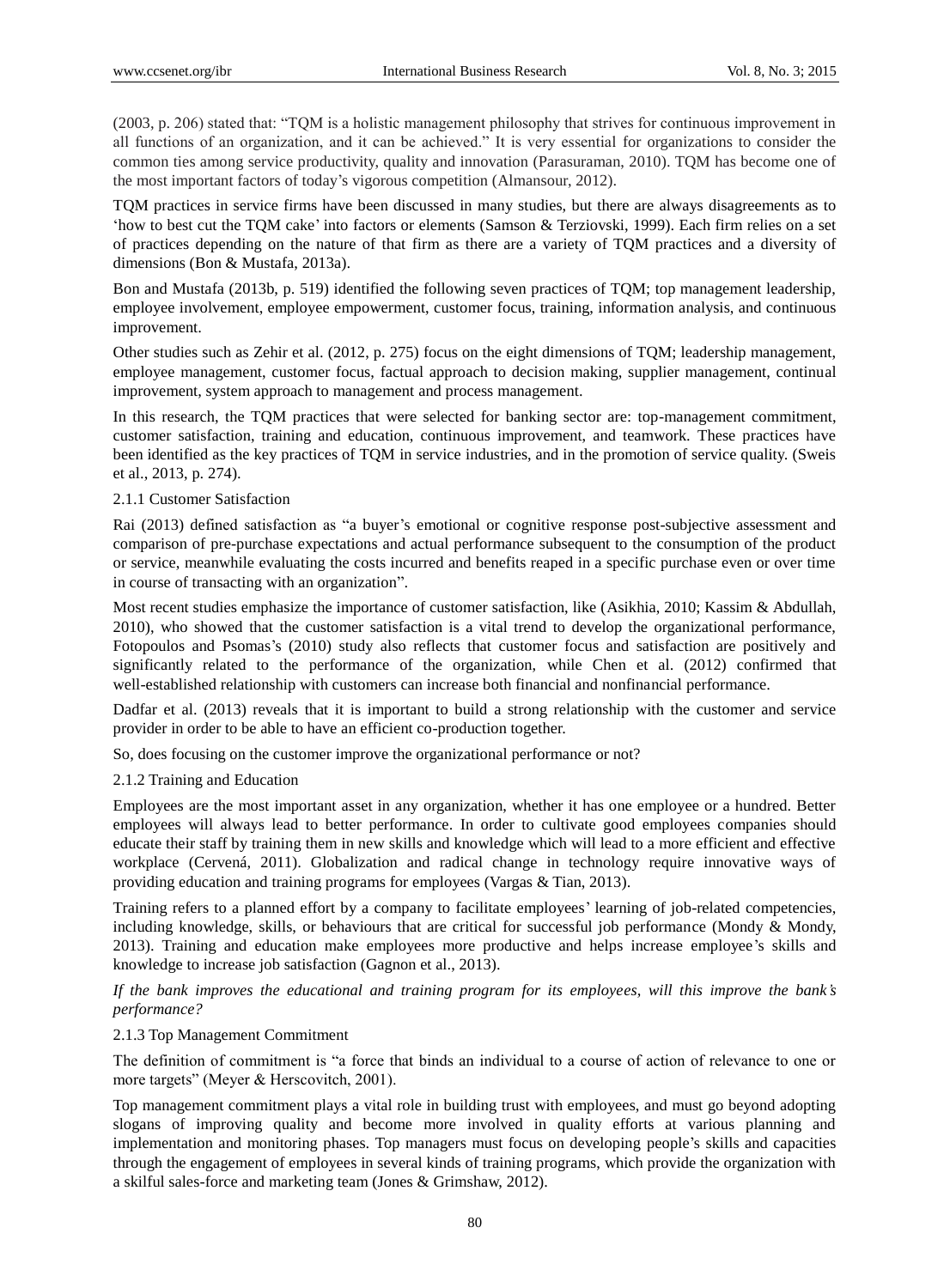Top managers should involve all employees in the implementation and design stages in order to meet the expectations of stakeholders, customers, and to raise levels of quality and satisfaction (Pencarelli et al., 2013).

The managers must have profound knowledge of TQM, a willingness to actively participate and enthusiasm. They need clearly defined terms for good understanding of the work; otherwise employees may develop their own definitions which might lead to unfavourable outcomes for the organization and stakeholders (Sanzo & ALvarez, 2012).

*In conclusion the query is: what is the relationship between top management commitment and organizational performance?*

## 2.1.4 Team Work

Doorewaard et al. (2002) define teamwork as a "process to fulfil the employee's need for control over their work environment". It holds a common task requiring interdependent work and action (Thompson, 2011). Subsequently teamwork is a set of behavioural skills working together to generate best outcomes (Hughes & Jones, 2011).

Teamwork is an essential aspect for the success of the organization; it leads the organization to communicate with the goal and mission of the organization, encourages creativity, shares information, builds trust and openness and empowers employees (Griffin et al., 2001).

Salas et al. (2010) found that teamwork helps maintain competitive advantage in the face of challenges caused by several world events and also by international marketplaces.

*So now we need to know if teamwork has a positive or negative impact on organizations.*

#### 2.1.5 Continuous Improvement CI

CI concept is widely used in many organizations worldwide. There are numerous definitions of continuous improvement, such as: Bessant et al. (2001) "an organization-wide process of focused and sustained incremental innovation." Gertsen (2001) describes CI as "an improvement process that is systematically applied, carried out in small steps, and to a large extent relies on employee participation", Similarly, Boer (2002) defines CI as planned, organized and systematic incremental changes that influence organizational performance.

CI is like an umbrella for a wide domain of tools and techniques to improve an organization"s performance, such as Lean, Six Sigma, problem solving methodology, statistical process control SPC, control charts and cause and effect diagrams (Ehie & Sheu, 2005). It's mostly applied to any management approach to improve the quality of the outcome.

Also, CI can be defined as the ongoing interaction between operations, innovation, learning that aims to achieving organizational cost and administrative effectiveness, efficiency and flexibility, (Davison & Hyland, 2006). In addition the employees' creativity and knowledge are the basis for continuous improvement (Liker  $\&$ Hoseus, 2010).

TQM is mainly concerned with continuous improvement in all work, from high level strategic planning and decision-making, to detailed execution of work elements. The defects can be prevented, as it leads to continuously improving results of people, processes, and technology (Ijaz et al., 2012). The continuous improvement is a dynamic process, focus on improvement programs, services, materials and their relationship with the organization's customers, suppliers, competitors, and capital markets (Jagdeep & Singh, 2013).

*So the question is: can continuous improvement reinforce organizational performance?*

## *2.2 Organizational Performance*

Performance is "the results document the relationship between what organizations do in terms of quality management practices and the results they achieve in several types of outcomes" (NIST, 2010). Wheelen and Hunger (2010), in a hypercompetitive environment, organizations are increasingly seeking development, innovation and to improve the quality of the product\service (Alam & Yasin 2010). Promoting superior quality and innovation should be one of the most important priorities in any organization (Zeng et al., 2010).

## 2.2.1 Balanced Scorecard Basics BSC

The balanced scorecard is a strategic planning and management system that is used extensively in business, industry, government, and non-profit organizations worldwide to align business activities to the vision and strategy of the organization, improve internal and external communications, and monitor organization performance against strategic goals. As Kaplan and Norton (2003) mention, "Balanced Scorecards tell you the knowledge, skills and systems that your employees will need (learning and growth) to innovate and build the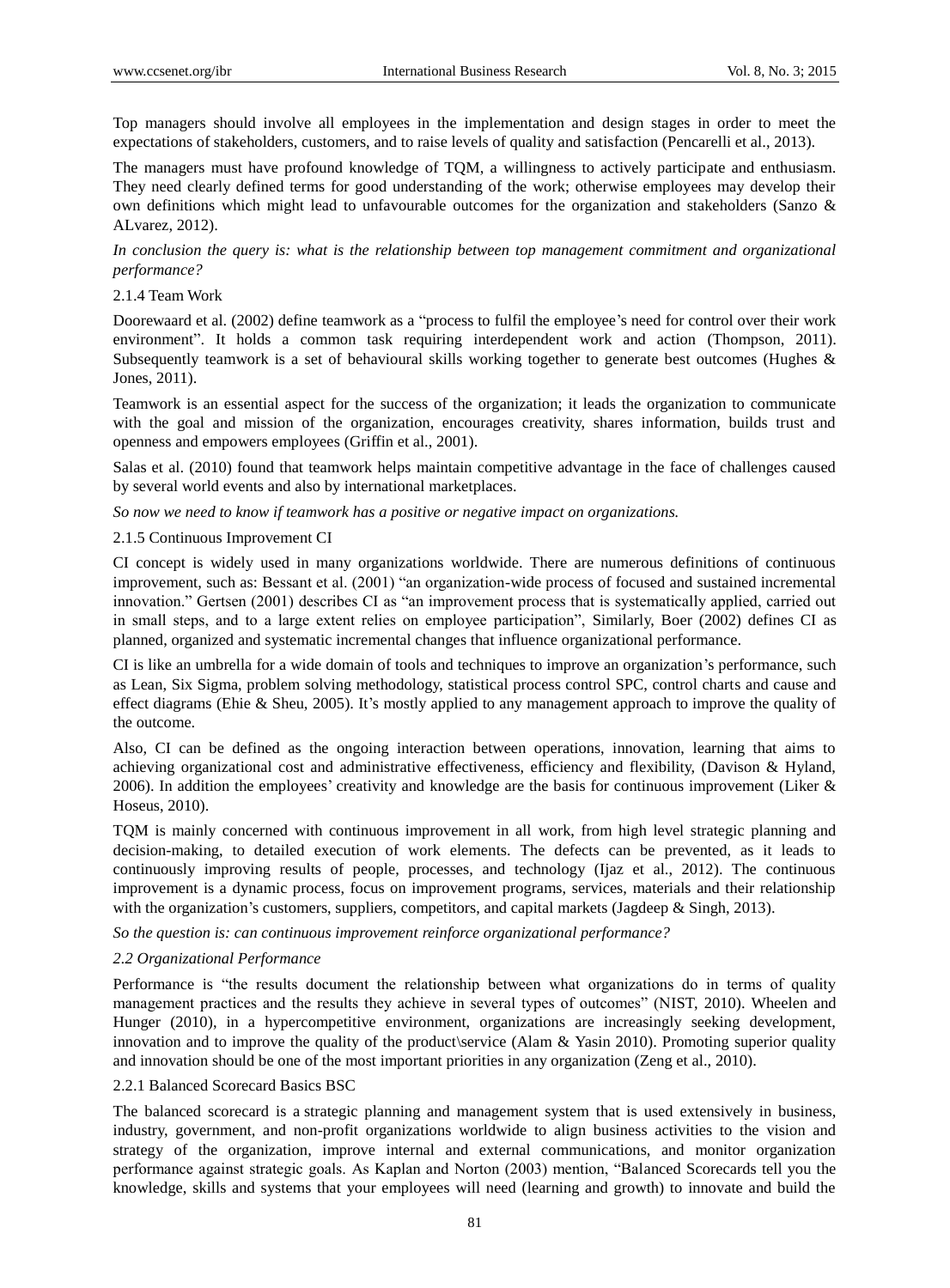right strategic capabilities and efficiencies (internal processes) that deliver specific value to the market (customer) which will eventually lead to higher shareholder value (financial)".

## 2.2.2 Six Sigma

Six Sigma is one of the most effective problem solving methodologies for improving business and organizational performance. Other persons described Six Sigma as a disciplined and statistically based approach for improving product and process quality (Hahn et al., 2000). Also, Six Sigma refers to a business process that allows organizations to improve drastically their bottom line by designing and monitoring everyday business activities in ways that minimize waste and resources while increasing customer satisfaction (Harry & Schroeder, 2000).

## 2.2.3 TQM Practices and Banking Sector

For long term survival organizations must adopt a broad, strong strategy that gives a sustainable competitive advantage and superior services that distinguish the organization from its competitors. Service is a kind of performance that is offered by one party to another (Kotler & Keller, 2012). Many researchers support the role of TQM in the banking sector. (Lukasz, Skowron, & Kristensen, 2012) found that the TQM has a positive relationship with customer satisfaction.

Goetsch and Davis, (2013) said that total quality management enhances the organization's strength to reduce the cost and improve the organization"s chances of becoming a leader in a particular market. Al-Marri et al. (2007, p. 174) found it is essential for banking sector to improve profitability, expand the customer base and increase customer loyalty. Likewise SamanYapa (2012, pp. 505-517) recommends the best ways of utilizing TQM tools and techniques that will improve bank performance and service quality.

## **3. Research Model and Hypotheses**

Based on the literature review, a framework is developed to discuss the relationships between TQM practices and organizational performance (financial and non-financial) in the Jordanian banking sector. In this framework, the independent variable is TQM practices and the dependent variable is organizational performance. Two main hypotheses and five sub-hypotheses for each main hypothesis are suggested to investigate theses relationship:

H1: There is a positive relationship between TQM practices and organizational performance (financial) in the Jordanian banking sector at level ( $\alpha \le 0.05$ ).

H<sup>1</sup> a: There a positive relationship between customer satisfaction and organizational performance (financial) in the Jordanian banking sector at level ( $\alpha \le 0.05$ ).

H1 b: There is a positive relationship between training and education and organizational performance (financial) in the Jordanian banking sector at level ( $\alpha \le 0.05$ ).

H1 c: There is a positive relationship between continuous improvement and organizational performance (financial) in the Jordanian banking sector at level ( $\alpha \le 0.05$ ).

H1 d: There is a positive relationship between teamwork and organizational performance (financial) in the Jordanian banking sector at level ( $\alpha \le 0.05$ ).

H1 e: There is a positive relationship between top management commitment and organizational performance (financial) in the Jordanian banking sector at level ( $\alpha \le 0.05$ ).



Figure 1. Study model (1)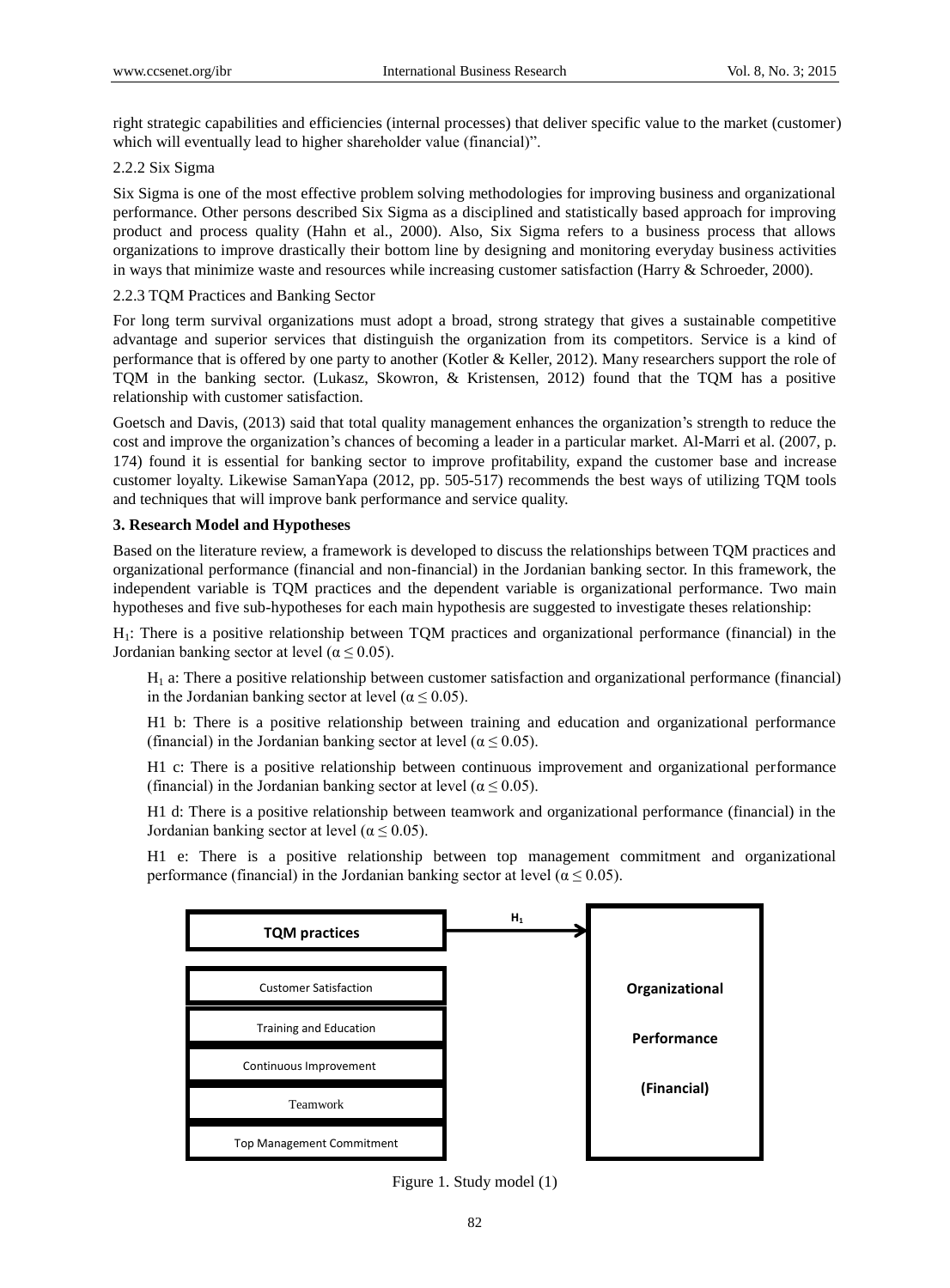H<sub>2</sub>: There is a positive relationship between TQM practices and organizational performance (non-financial) in the Jordanian banking sector at level ( $\alpha$  < 0.05).

H2 a: There is a positive relationship between customer satisfaction and organizational performance (non-financial) in the Jordanian banking sector at level ( $\alpha \le 0.05$ ).

H2 b: There is a positive relationship between training and education and organizational performance (non-financial) in the Jordanian banking sector at level ( $\alpha \le 0.05$ ).

H2 c: There is a positive relationship between continuous improvement and organizational performance (non-financial) in the Jordanian banking sector at level ( $\alpha \le 0.05$ ).

H2 d: There is a positive relationship between teamwork and organizational performance (non-financial) in the Jordanian banking sector at level ( $\alpha \leq 0.05$ ).

H1 e: There is a positive relationship between top management commitment and organizational performance (non-financial) in the Jordanian banking sector at level ( $\alpha \le 0.05$ ).



Figure 2. Study model (2)

#### **4. Research Methodology**

#### *4.1 Population, Sample and Data Collection*

The population of this study is the Jordanian banking sector, specifically commercial banks, as we focus on several departments in banks that have an effect on the study variables. The researcher developed a questionnaire after reviewing various references to serve the research purpose.

The researcher posted (250) questionnaires distributed randomly (by hand) to11commercial banks in Jordan. Only (230) were usable questionnaires. Twenty questionnaires were invalid for analysis and were excluded, so the total response approximately was (92%). The researcher used a five - points scale in which 1=strongly agree,  $2=$  agree,  $3=$  neither agree nor disagree,  $4=$  disagree,  $5=$  strongly disagree.

#### *4.2 Reliability and Validity*

Validity refers to the accuracy of an assessment, the ability of a scale or measuring instrument to measure what it is intended to measure. It allows the researchers to determine if the items on an assessment target their goal or not, after preliminary designing of the questionnaire, the related questions have been studied in several steps, and examined from the point of being understandable, relevant to the test's objective and omission of the irrelevant questions through consulting sophisticated people and experts as well as taking comments from the advising professors, the questionnaire was valid enough as for the contents after effecting the required modifications.

Reliability is the degree that indicates if the dimension is free from accidental errors and offers constant data, therefore yielding consistent results.

Reliability was measured by using cronbach alpha that determine the inter correlations between items, the closer cronbach alpha is to 1, the higher the internal consistency, and the research tool constructs are reliable (Sekaran, 2013). For this study the result is shown in Table 1.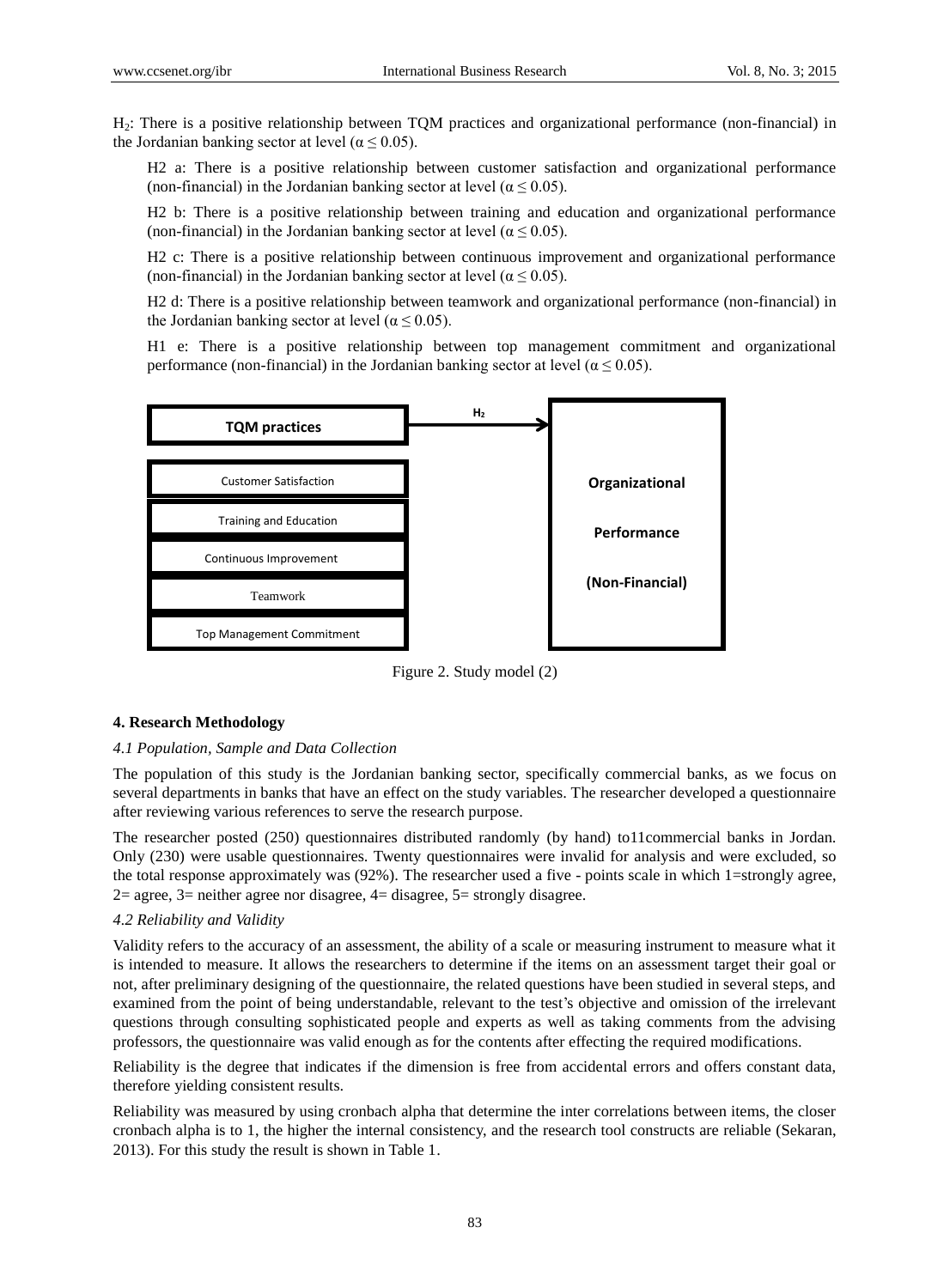## Table 1. Reliability statistic

| Variables                  | <b>Reliability Statistic</b>               | Cronbach's alpha value |
|----------------------------|--------------------------------------------|------------------------|
| TQM practices              | Customer satisfaction                      | 0.825                  |
|                            | Training and education                     | 0.832                  |
|                            | Continuous improvement                     | 0.819                  |
|                            | Teamwork                                   | 0.820                  |
|                            | Top management commitment                  | 0.777                  |
| Organizational performance | Organizational performance (financial)     | 0.901                  |
|                            | Organizational performance (non-financial) | 0.865                  |
|                            | Reliability for all variables              | 0.916                  |

## **5. Analysis and Results**

## *5.1 Factor Analysis*

Factor analysis for each measurement scale was performed to ensure that the scales were reliable indicators of their constructs, and factor analysis was carried out with principle of components analysis as the extraction method.

# Table 2. Factor loading

| F1 Customer satisfaction                  | <b>Factor Loading</b> |
|-------------------------------------------|-----------------------|
| customer satisfaction Q1                  | .846                  |
| customer satisfaction Q2                  | .795                  |
| customer satisfaction Q3                  | .807                  |
| customer satisfaction Q4                  | .803                  |
| F2 Education & Training                   | <b>Factor Loading</b> |
| Education & Training Q1                   | .858                  |
| Education & Training Q2                   | .895                  |
| Education & Training Q3                   | .847                  |
| F3 Continuous Improvement                 | <b>Factor Loading</b> |
| Continuous Improvement Q1                 | .822                  |
| Continuous ImprovementQ2                  | .857                  |
| Continuous Improvement Q3                 | .842                  |
| F4 Teamwork                               | <b>Factor Loading</b> |
| Teamwork Q1                               | .839                  |
| Teamwork Q2                               | .883                  |
| Teamwork Q3                               | .850                  |
| F4 top management commitment              | <b>Factor Loading</b> |
| Top Management Commitment Q1              | .837                  |
| Top Management Commitment Q2              | .885                  |
| Top Management Commitment Q3              | .779                  |
| F1 Organizational performance (financial) | <b>Factor Loading</b> |
| O.P. (F). Q1                              | .867                  |
| O.P. (F). Q2                              | .882                  |
| O.P. (F). Q3                              | .879                  |
| O.P. (F). Q4                              | .886                  |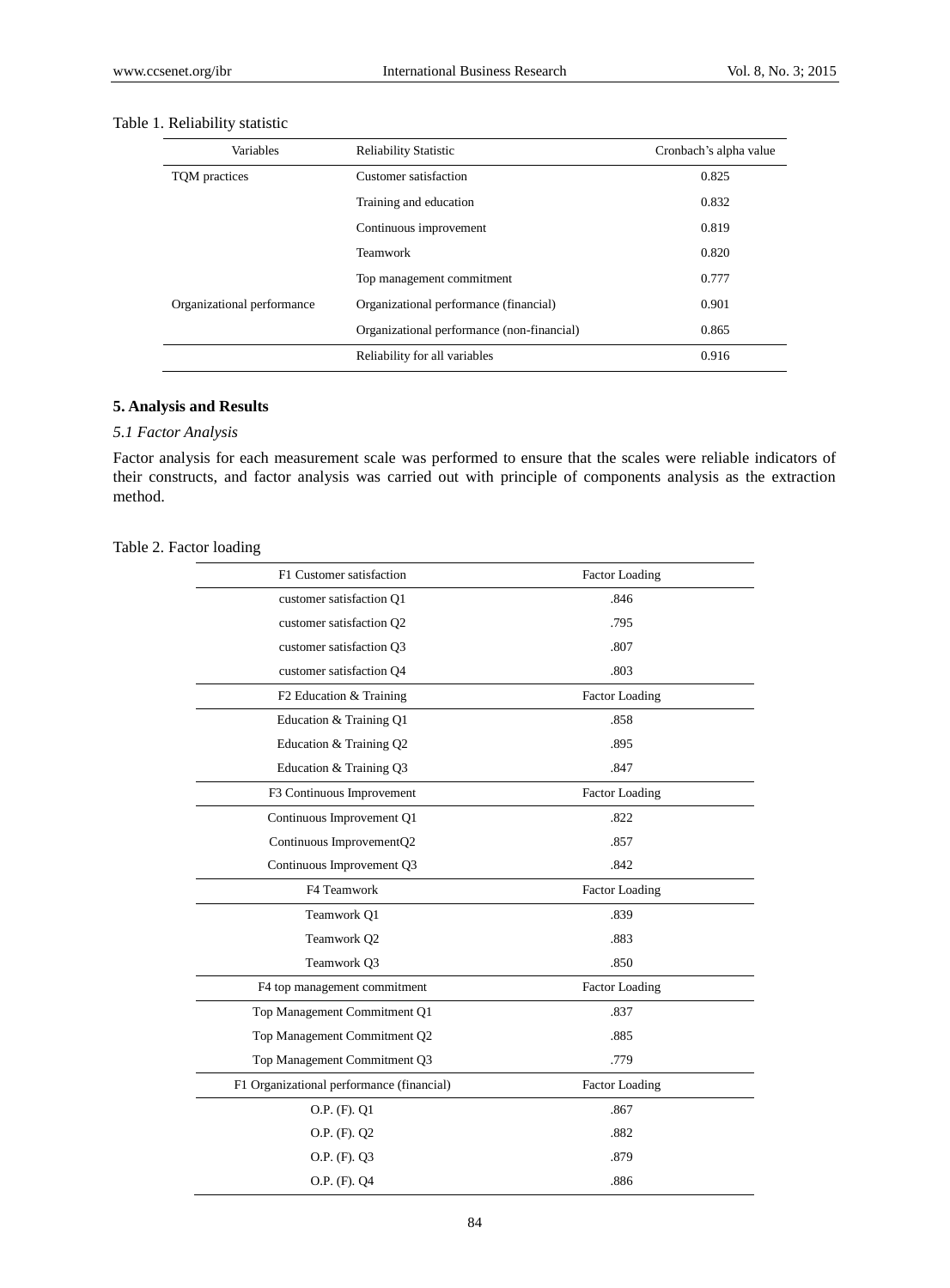| F2 Organizational performance (non-financial) | Factor Loading |
|-----------------------------------------------|----------------|
| O.P.(non.f) Q2                                | .756           |
| O.P.(non.f) Q3                                | .799           |
| O.P.(non.f) O4                                | .818           |
| $O.P.(non.f) O6$                              | .798           |
| O.P.(non.f) Q7                                | .776           |

Factor analysis above shows that all of group questions are explained by one variable per group which is the ideal form. It has been found that all factors have high correlation with variables, which means that the instrument of variable is valid.

The KMO statistic is a measure of sampling adequacy. This measure varies between 0 and 1, and values closer to 1 are better.

#### Table 3. KMO and Bartlett's test

| KMO and Bartlett's Test                                  |                    |         |  |  |  |
|----------------------------------------------------------|--------------------|---------|--|--|--|
| .892<br>Kaiser-Meyer-Olkin Measure of Sampling Adequacy. |                    |         |  |  |  |
| Bartlett's Test of Sphericity                            | Approx. Chi-Square | 781.349 |  |  |  |
|                                                          | Df                 | 21      |  |  |  |
|                                                          | Sig.               | .000    |  |  |  |

KMO measure of sampling adequacy and Bartlett's test of Sphericity are shown in this table. These results meet criteria and support use of factor analysis for this data as KMO=.892, the degree of common variance is "Meritorious" bordering on "Marvellous".

Also in this data the Bartlett's test is highly significant sig  $= .000< .05$ , and therefore factor analysis is appropriate.

#### *5.2 Hypotheses Testing*

In order to test hypotheses, two main hypotheses have been formulated and tested by SPSS; the researcher used Simple Linear and Multiple Regression analysis to test the research hypotheses.

#### 5.2.1 First Main Hypothesis

H1: There is a positive relationship between TQM Practices and Organizational Performance (Financial) in the Jordanian banking sector **at level α =0.05.**

|            | Sum of Squares | Df  | Mean Square | F calculated | F tabulated | Sig. | R     | $R^2$ Square |
|------------|----------------|-----|-------------|--------------|-------------|------|-------|--------------|
| Regression | 59.897         |     | 7.487       | 19.042       | 1.9384      | .000 |       |              |
| Residual   | 86.897         | 221 | .393        |              |             |      |       |              |
| Total      | 146.793        | 229 |             |              |             |      | 0.639 | 0.408        |

Table 4. ANOVA for regression for first main hypothesis

In Table 4, the F calculated (19.042) is greater than F tabulated (1.9384). Therefore; the null hypothesis is rejected and the alternative is accepted, with significant value=.000< 0.005, that indicate there is a positive relationship between the independent variable TQM and dependent variables organizational performance (financial) at  $\alpha$ =0.05 level.

As appeared in this Table, R value  $= (0.639)$ , which refers to coefficient of correlation of the independent variable (TQM practices) and the dependent variable (financial performance of the organization).

Whereas, the coefficient of determination  $R \succeq (0.408)$  means that the independent variable (TOM practices) explains (40.8%) of the dependent variable (organizational performance, financial).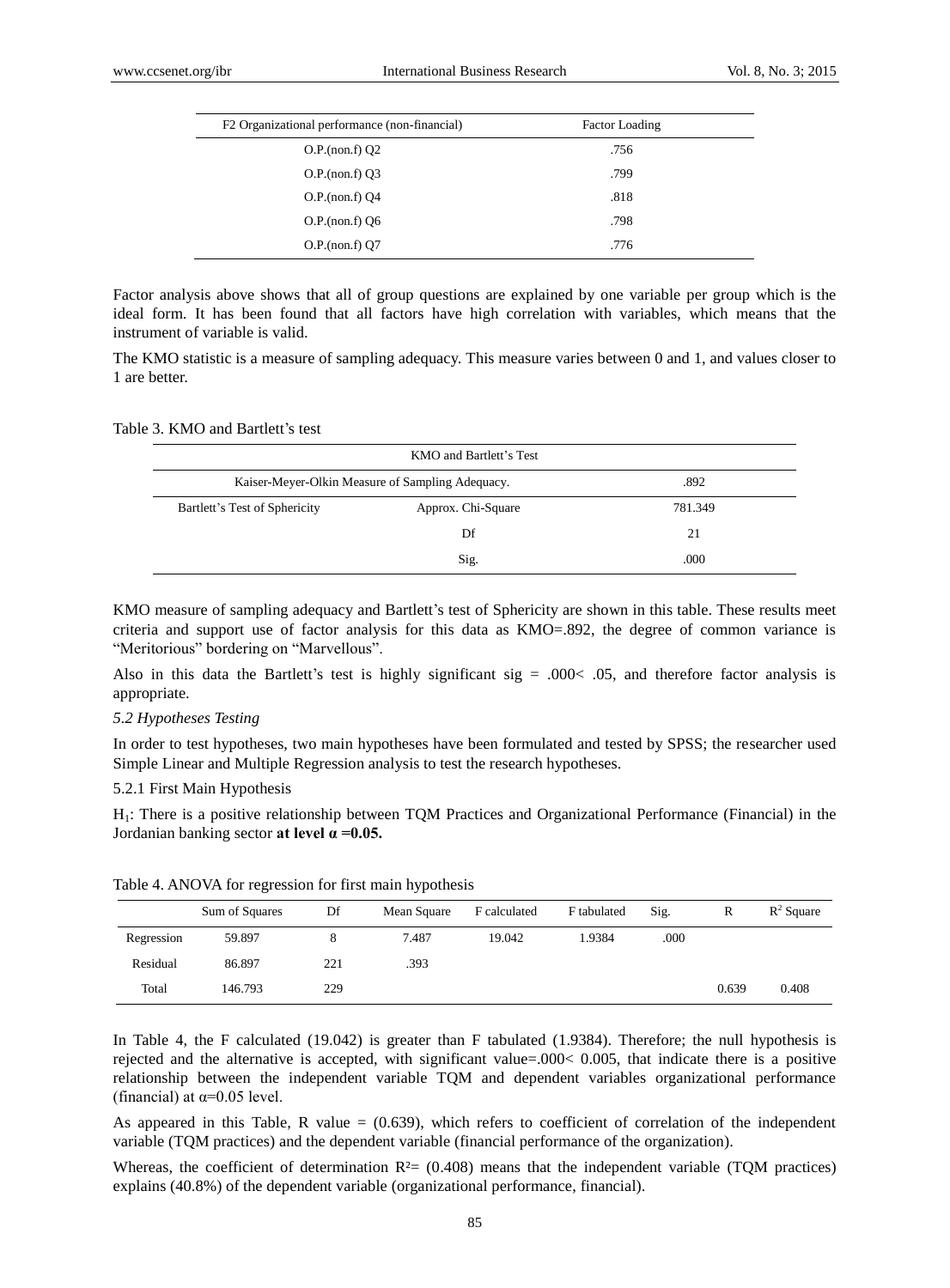|                           | <b>Unstandardized Coefficients</b> |            | <b>Standardized Coefficients</b> |      |  |
|---------------------------|------------------------------------|------------|----------------------------------|------|--|
| Model                     | B                                  | Std. Error | Beta                             | Sig. |  |
| (Constant)                | .412                               | .290       |                                  | .157 |  |
| Customer satisfaction     | .245                               | .073       | .227                             | .001 |  |
| Education & training      | $-.046$                            | .080       | $-.043$                          | .567 |  |
| Continuous improvement    | .340                               | .087       | .313                             | .000 |  |
| Teamwork                  | .005                               | .068       | .005                             | .946 |  |
| Top management commitment | .266                               | .076       | .258                             | .001 |  |

#### Table 5. Regression coefficient for first main hypothesis

- $\triangleright$  H<sub>1</sub> a: There is a positive relationship between Customer Satisfaction and Organizational Performance (Financial) in the Jordanian banking sector at level  $\alpha = 0.05$ .
- $\triangleright$  H<sub>1</sub> b: There is a negative relationship between Education and Training and Organizational Performance (Financial) in the Jordanian banking sector at level  $\alpha = 0.05$ .
- $\triangleright$  H<sub>1</sub> c: There is a positive relationship between Continuous Improvement and Organizational Performance (Financial) in the Jordanian banking sector at level  $\alpha = 0.05$ .
- $\triangleright$  H<sub>1</sub>d: There is a positive relationship between Teamwork and Organizational Performance (Financial) in the Jordanian banking sector at level  $\alpha$  =0.05.
- H1e: There is a positive relationship between Top Management Commitment and Organizational Performance (Financial) in the Jordanian banking sector at level  $\alpha = 0.05$ .

## 5.2.2 Second Main Hypothesis

H2: There is positive relationship between TQM Practices and Organizational Performance (Non-Financial) in the Jordanian banking sector **at level**  $\alpha = 0.05$ .

|            | Sum of Squares | Df  | Mean Square | F calculated | F tabulated | Sig. | R     | R <sub>2</sub> Square |
|------------|----------------|-----|-------------|--------------|-------------|------|-------|-----------------------|
| Regression | 53.429         |     | 6.679       | 30.961       | .9384       | .000 |       |                       |
| Residual   | 47.673         | 221 | .216        |              |             |      |       |                       |
| Total      | 101.102        | 229 |             |              |             |      | 0.727 | 0.528                 |

Table 6. ANOVA for regression for second main hypothesis

According to Table 6, the F calculated (30.961) is greater than F tabulated (1.9384). Therefore, the null hypothesis is rejected if calculated is greater than tabulated, with sig .000< 0.005, that indicates there is a positive relationship between the independent (TQM Practices) and dependent (Organizational Performance, non-financial) variables at  $\alpha$ =0.05.

Table 5 shows R value (0.727) which refers to correlation of the independent variable (TQM practices) and the dependent variable (non-financial performance of the organization).

Whereas, the coefficient determination  $R \geq (0.528)$  means that the independent variable (TOM practices) explains (52.8%) of the dependent variable (organizational performance, non-financial).

|  | Table 9. Regression coefficient for second main hypothesis |  |  |
|--|------------------------------------------------------------|--|--|
|  |                                                            |  |  |

|                           | <b>Unstandardized Coefficients</b> |            | <b>Standardized Coefficients</b> |      |  |
|---------------------------|------------------------------------|------------|----------------------------------|------|--|
| Model                     | B                                  | Std. Error | Beta                             | Sig. |  |
| (Constant)                | .840                               | .215       |                                  | .000 |  |
| Customer satisfaction     | .209                               | .054       | .234                             | .000 |  |
| Education & Training      | .159                               | .059       | .181                             | .008 |  |
| Continuous improvement    | .236                               | .064       | .262                             | .000 |  |
| Teamwork                  | $-.024$                            | .051       | $-.029$                          | .638 |  |
| Top management commitment | .182                               | .056       | .212                             | .001 |  |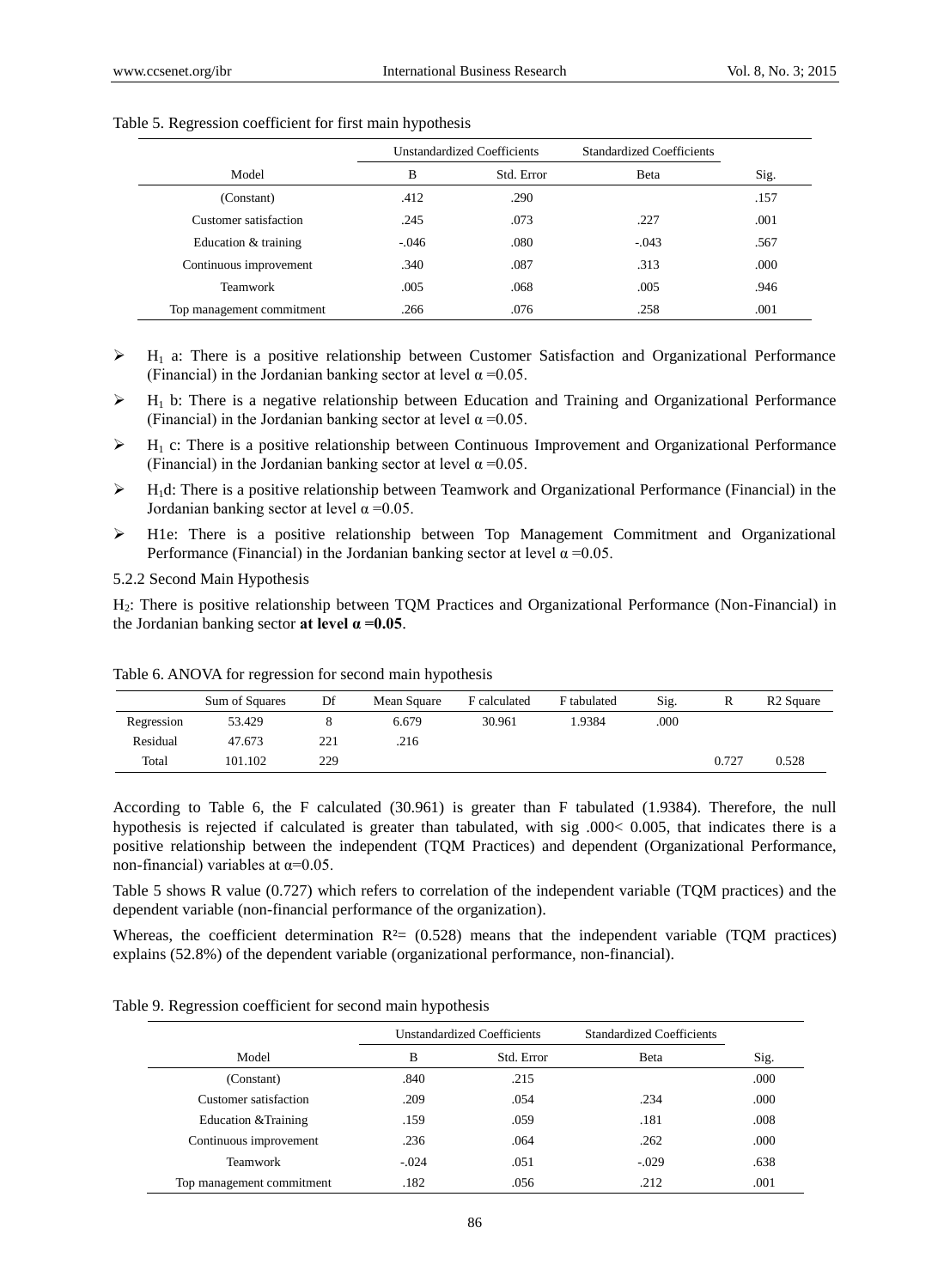- H2a: There is a positive relationship between Customer Satisfaction and Organizational Performance (Non-Financial) in the Jordanian banking sector at level  $\alpha = 0.05$ .
- H2b: There is a positive relationship between Education and Training and Organizational Performance (Non-Financial) in the Jordanian banking sector at level  $\alpha$  =0.05.
- $\triangleright$  H2 c: There is a positive relationship between Continuous Improvement and Organizational Performance (Non-Financial) in the Jordanian banking sector at level  $\alpha = 0.05$ .
- $\triangleright$  H2 d: There is a positive relationship between Teamwork and Organizational Performance (Non-Financial) in the Jordanian banking sector at level  $\alpha = 0.05$ .
- H2e: There is a negative relationship between Teamwork and Organizational Performance (Non-Financial) in the Jordanian banking sector at level  $\alpha = 0.05$ .

#### **6. Discussion and Conclusions**

The purpose of this paper was to study the relationship between TQM practices and organizational performance in the Jordanian banking sector. The results show that there is a positive relationship between TQM practices and organizational performance (financial and non-financial) in the Jordanian banking sector, this result is supported by (Hoang et al., 2010; Fotopoulos & Psomas"s, 2010; Goetsch & Davis, 2013; Sweis et al., 2013).

Also, the research results show that there is a positive relationship between (customer satisfaction, continuous improvement, teamwork, top management commitment) and organizational performance (financial) in the Jordanian banking sector, this result is supported by Chen et al. (2012).

So, it is very essential to utilize these practices effectively in the Jordanian banking sector. On the other hand, there is a negative relationship between education and training and organizational performance (financial) that should not apply in banks that need to increase their financial performance.

Likewise, there is a positive relationship between (customer satisfaction, education and training, continuous improvement, top management commitment) and organizational performance (non-financial) in the Jordanian banking sector, this result is contrary with: (Ooi et al., 2010), but there is a negative relationship between teamwork and the organizational performance (non-financial).

The practical implications of the research are very important means for Jordanian banking sector for revealing information about TQM practices as well as organizational performance financial and non-financial, In addition, the results of this study reveal the relationship between the TQM practices and the organizational performance.

It's interesting that one strong predictor of performance was continuous improvement which is considered one of the main aspects of the TQM philosophy.

This result is consistent with Joiner (2006, p. 26), who mentions that: "One of the central tenets of effective TQM implementation is employees" commitment to continuous improvement of processes".

Therefore we suggest that banks be more concerned with TQM practices that could increase the organizational performance whether it"s financial or nonfinancial, It has been from the research results that the most important TQM practices on organizational performance is the continuous improvement, we recommend to develop suitable plan and implemented to the fullest, motivate their employees to innovate and create new services which distinguish banks from others. We also recommend investigating the obstacles to TQM implementation, and implementing a study on other sectors or industries.

## **References**

- Abolarin, A. A., Abdullahi, O., Adedipe, T. S., & Abdulrahman. (2013). Impact of top management commitment on implementation of total quality management in an organization. *The Pacific Journal of Science and Technology, 14*(2), 263-267.
- Alam, S., & Yasin, N. M. (2010). The antecedents of online brand trust: Malaysian evidence. *Journal of Business Economics and Management, 11*(2), 210-226. http://dx.doi.org/10.3846/jbem.2010.10
- Almansour, Y. M. (2012). The impact of total quality management components on small and medium enterprises, financial performance in Jordan. *Journal of Arts, Science and Commerce, 3*(1), 87-91.
- Al-Marri, K., Ahmed, A. M. M. B., & Zairi, M. (2007). Excellence in service: An empirical study of the UAE banking sector. *International Journal of Quality and Reliability Management, 24*(2), 164-176. http://dx.doi.org/10.1108/02656710710722275
- Asikhia, O. (2010). Customer orientation and firm performance among Nigerian small and medium scale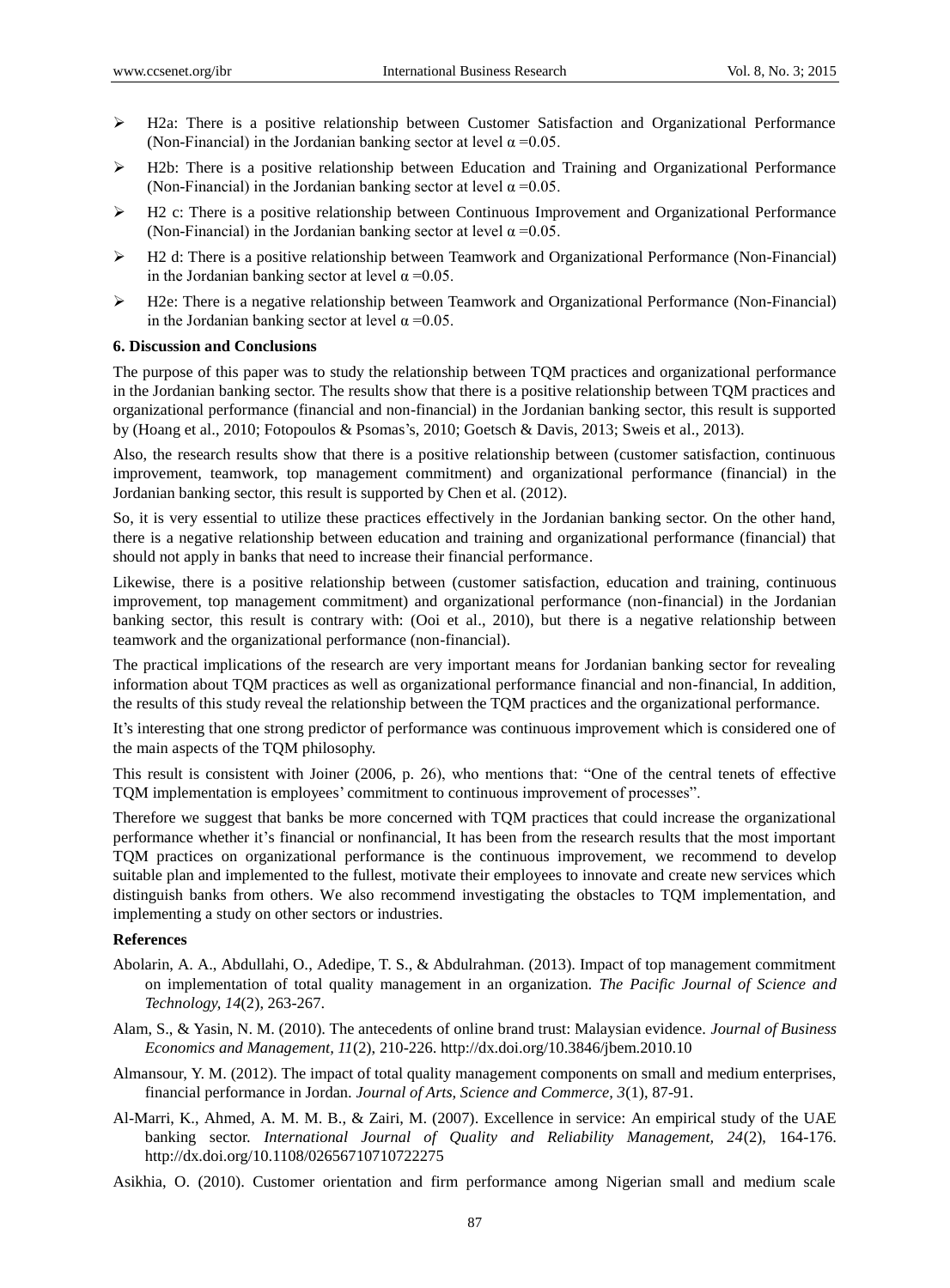businesses. *International Journal of Marketing Studies, 2*(1), 197-205. http://dx.doi.org/10.5539/ijms.v2n1p197

Bessant, J., Caffyn, S., & Gallagher, M. (2001). An evolutionary model of continuous improvement behavior. *Technovation Journal, 21*(3), 67-77. http://dx.doi.org/10.1016/S0166-4972(00)00023-7

Boer, H. (2002). *Continuous innovation seminar.* Presented at University of Western Sydney: Campbell town.

- Bon, A., & Mustafa, E. (2013). Impact of total quality management on innovation in service organizations: Literature review and new conceptual framework. *Procedia Engineering, 53*(1), 516-529. http://dx.doi.org/10.1016/j.proeng.2013.02.067
- Cervená, K. (2011). *Effectiveness of education in the Slovak Republic*. Paper presented at the Humanization of education at technical universities scientific papers proceeding, Bratislava.
- Chen, H., Liu, J. Y., Sheu, T. S., & Yang, M. (2012). The impact of financial services quality and fairness on customer satisfaction. *Managing Service Quality, 22*(4), 399-421. http://dx.doi.org/10.1108/09604521211253496
- Dadfar, H., Staffan, B., Sedigheh, S., & Ebadzadeh, S. (2013). Customer involvement in service production, delivery and quality. *International Journal of Quality and Service Sciences, 5*(1), 46-65. http://dx.doi.org/10.1108/17566691311316248
- Davison, G., & Hyland, P. (2006). Continuous innovation in a complex and dynamic environment: The case of the Australian health service. *International Journal of Technology Management and Sustainable Development, 5*(1), 41-59. http://dx.doi.org/10.1386/ijtm.5.1.41/1
- Doorewaard, H., Van Hootegem, G., & Huys, R. (2002). Team responsibility structure and team performance. *Personnel Review, 31*(3), 356-370. http://dx.doi.org/10.1108/00483480210422750
- Ehie, I., & Sheu, C. (2005). Integrating six sigma and theory of constraints for continuous improvement: A case study. *Journal of Manufacturing Technology Management, 16*(5), 542-553. http://dx.doi.org/10.1108/17410380510600518
- Fotopoulos, C. V., & Psomas, E. L. (2010). The structural relationships between total quality management factors and organizational performance. *The TQM Journal, 22*(5), 539-552. http://dx.doi.org/10.1108/17542731011072874
- Gagnon, Marie-Eve, Smith, & Michael. (2013). The effects of a training levy on training characteristics and outcomes: The case of Quebec. *Industrial Relations Journal, 68*, 120-141. http://dx.doi.org/10.7202/1014744ar
- Gertsen, F. (2001). How continuous improvement evolves as companies gain experience. *International Journal of Technology Management, 22*(4), 303-326. http://dx.doi.org/10.1504/IJTM.2001.002966
- Goetsch, D. L., & Davis, S. (2013). *Quality management for organizational excellence: Introduction to total quality* (7th ed.). Boston: Pearson.
- Griffin, M. A., Patterson, M. G., & West, M. A. (2001). Job satisfaction and teamwork: The role of supervisor support. *Journal of Organizational Behavior, 22*(5), 537-550. http://dx.doi.org/10.1002/job.101
- Hahn, G. J., Doganaksoy, N., & Hoerl, R. (2000). The evolution of Six Sigma. *Quality Engineering, 12*(3), 317-26. http://dx.doi.org/10.1080/08982110008962595
- Harry, M. J., & Schroeder, R. (2000). *Six sigma: The breakthrough management strategy revolutionizing the world's top corporations*. New York: Doubleday. http://dx.doi.org/10.1198/tech.2001.s622
- Hoang, D. T., Igel, B., & Laosirihongthong, T. (2010). Total quality management (TQM) strategy and organizational characteristics: Evidence from a recent WTO member. *Total Quality Management, 21*(9), 931–951. http://dx.doi.org/10.1080/14783363.2010.487680
- Hughes, R. L., & Jones, S. K. (2011). Developing and assessing college student teamwork skills. *New Directions for Institutional Research, 149*, 53-64. http://dx.doi.org/10.1002/ir.380
- Ijaz, A. K., & Irfan, S. M. (2012). Internal customer job satisfaction and role of TQM practices. *Far East Journal of Psychology and Business, 6*(1), 1-14.
- Jagdeep, S., & Singh, H. (2013). Continuous improvement strategies: An overview. *Journal of Operations Management, 12*(1).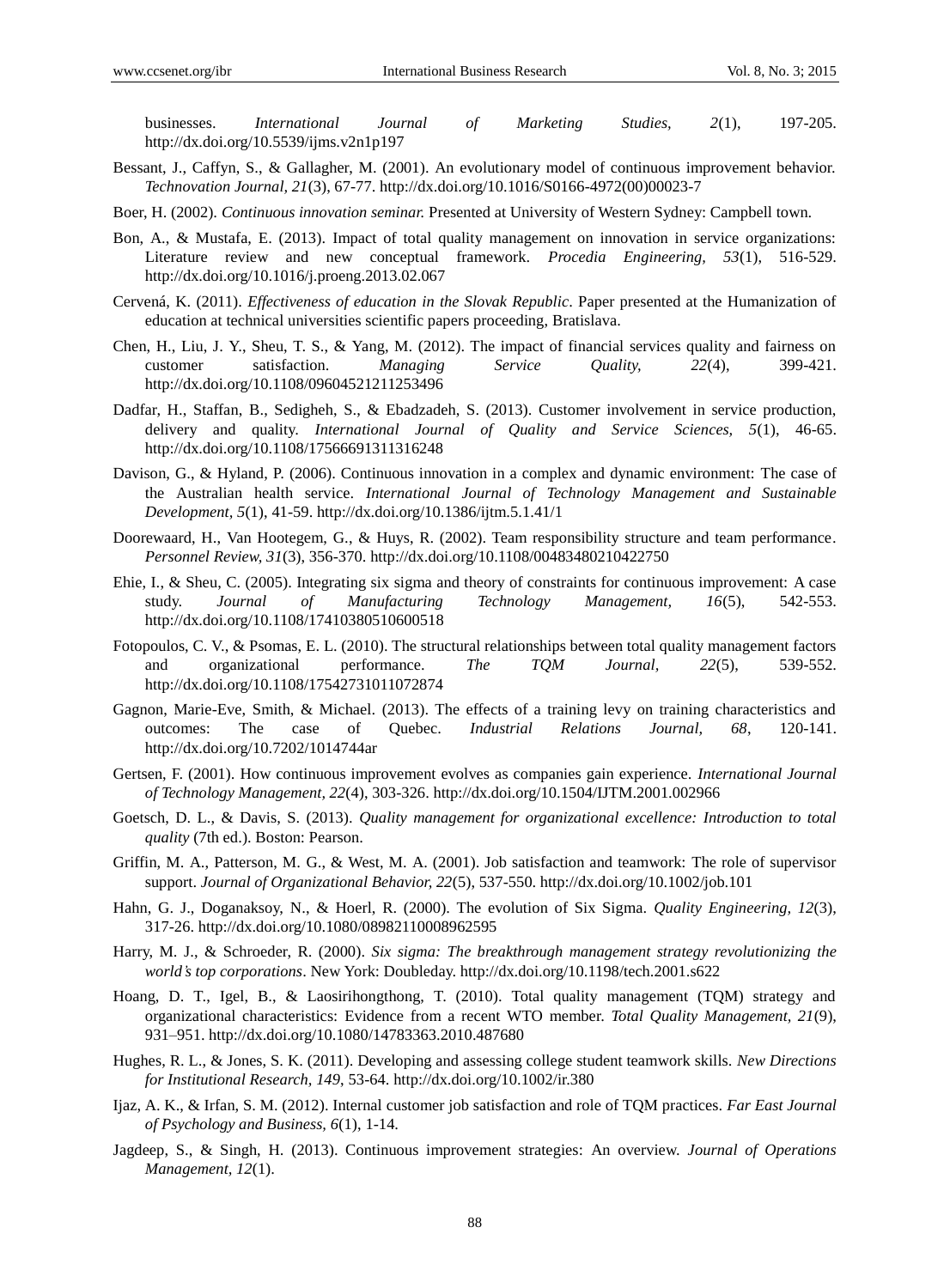- Joiner, T. (2006). Total quality management and performance: The role of organization support and co-worker support. *International Journal of Quality and Reliability Management, 24*(6), 617-627. http://dx.doi.org/10.1108/02656710710757808
- Jones, B., & Grimshaw, D. (2012). *Training and skills to improve innovation in firms*. Manchester.
- Kaplan, R. S., & Norton, D. P. (2003). *Strategy maps*. Boston: HBS Press.
- Kassim, N., & Abdullah, N. A. (2010). The effect of perceived service quality dimensions on customer satisfaction, trust, and loyalty in e-commerce settings: Across cultural analysis. *Asia Pacific Journal of Marketing and Logistics, 22*(3), 351-371. http://dx.doi.org/10.1108/13555851011062269
- Kaynak, H. (2003). The Relationship between total quality management practices and their effects on firm performance. *Journal of Operations Management, 21*(4), 405-435. http://dx.doi.org/10.1016/S0272-6963(03)00004-4
- Kotler, P., & Keller, K. L. (2012). *Marketing management* (14th ed.). Upper Saddle River, New Jersey: Pearson Education, Inc.
- Liker, J. K., & Hoseus, M. (2010). Human resource development in Toyota culture. *International Journal of Human Resources Development and Management, 10*(1), 34-50. http://dx.doi.org/10.1504/IJHRDM.2010.029445
- Lukasz, S., & Kristensen, K. (2012). The impact of the recent banking crisis on customer loyalty in the banking sector: Developing versus developed countries. *The TQM Journal, 24*(6). http://dx.doi.org/10.1108/17542731211270052
- Meyer, J. P., & Herscovitch, L. (2001). Commitment in the workplace: Toward a general model. *Human Resource Management Review, 11*(3), 299-326. http://dx.doi.org/10.1016/S1053-4822(00)00053-X
- Mondy, R. W., & Mondy, J. B. (2013). *Human resource management* (10th ed.). Boston: Pearson.
- NIST. (2010). *National institute of standards and technology: The 2009-2010*. Criteria for Performance Excellence.
- Ooi, K. B., Binshan, L., Boon-In, T., & Yee-Loong, C. (2011). Are TQM practices supporting customer satisfaction and service quality? *Journal of Services Marketing, 25*(6). http://dx.doi.org/10.1108/08876041111161005
- Parasuraman, A. (2010). Service productivity, quality and innovation. *International Journal of Quality and Service Sciences, 2*(3), 277-286. http://dx.doi.org/10.1108/17566691011090026
- Pencarelli, T., Splendiani, S., & Cini, D. (2013). Quality and value in university services. *International Journal of Quality and Service Sciences, 5*(2), 140-153. http://dx.doi.org/10.1108/IJQSS-03-2013-0014
- Rai, A. K. (2013). *Customer relationship management: Concepts and cases* (2nd ed.). New Delhi: PHI Learning.
- Salas, E., Cooke, N., & Groman, J. (2010). The science of team performance: Progress and the need for more. *Human Factors, 52*(2), 344-346. http://dx.doi.org/10.1177/0018720810374614
- Saman, Y. (2012). Total quality management in Sri Lankan service organizations. *The TQM Journal, 24*(6), 505-517. http://dx.doi.org/10.1108/17542731211270070
- Samson, D., & Terziovski, M. (1999). The relationship between total quality management practices and operational performance. *Journal of Operations Management, 17*(4), 393-409. http://dx.doi.org/10.1016/S0272-6963(98)00046-1
- Sanzo, M. J., & Lvarez, L. I. (2012). Perceptions of top management commitment to innovation and R&D-marketing relationship effectiveness: Do they affect CSR? *Annals of Public and Cooperative Economics, 83*(3), 383-405. http://dx.doi.org/10.1111/j.1467-8292.2012.00468.x
- Sekaran, U., & Bougie, R. (2013). *Research methods for business: A skill building approach* (6th ed.). USA: HognWiely and Sons Inc.
- Sweis, R. J., Al-Mansour, A., Tarawneh, M., & Al-Dweik, G. (2013). The impact of total quality management practices on employee empowerment in the healthcare sector in Saudi Arabia: A study of King Khalid Hospital. *International Journal of Productivity and Quality Management, 12*(3), 271-286. http://dx.doi.org/10.1504/IJPQM.2013.056149
- Thompson, L. L. (2011). *Making the team: A guide for managers* (4th ed.). Upper Saddle River, NJ: